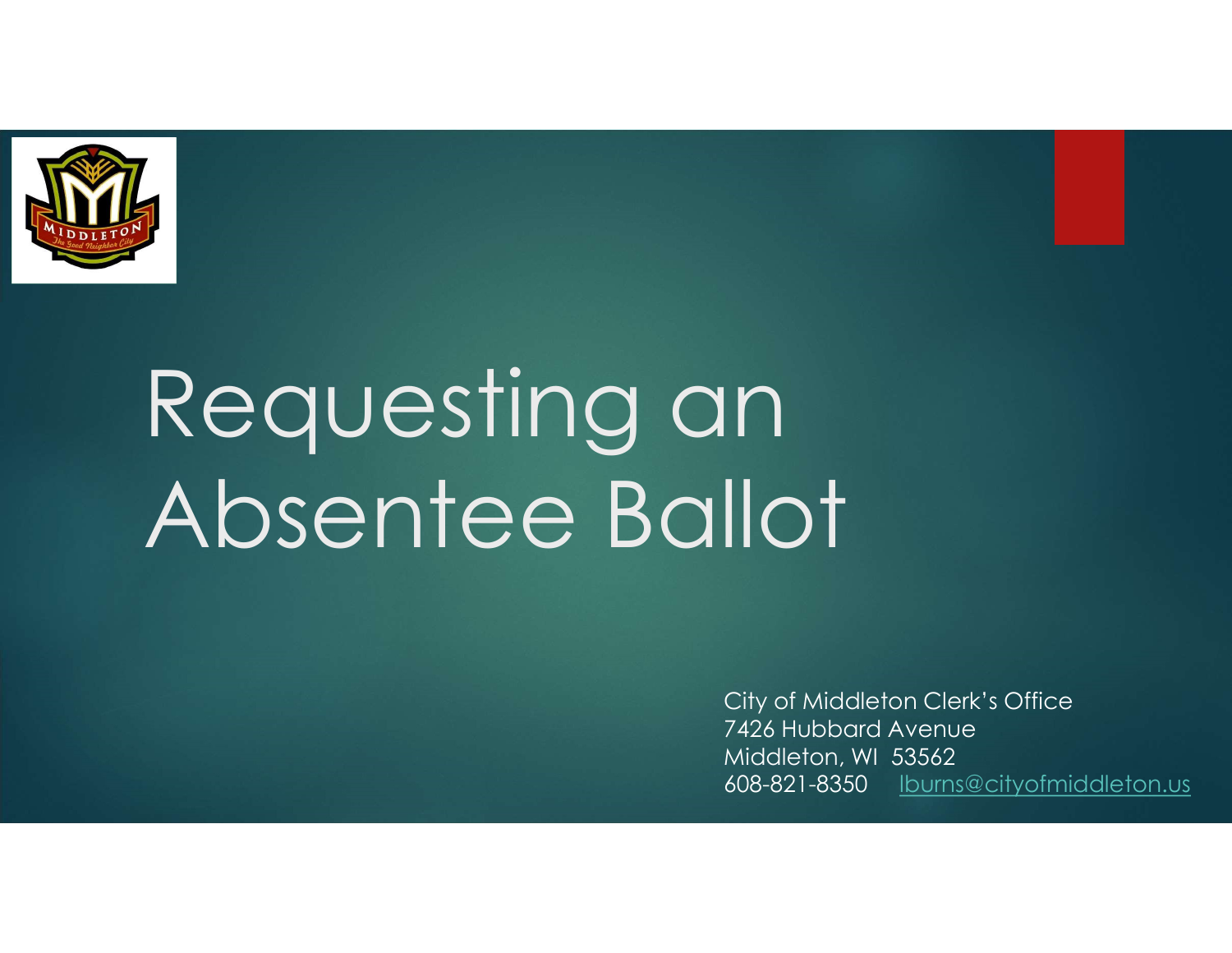## Open Browser Google Chrome, Microsoft Edge, Firefox or Safari

**Enter** myvote.wi.gov into the address bar

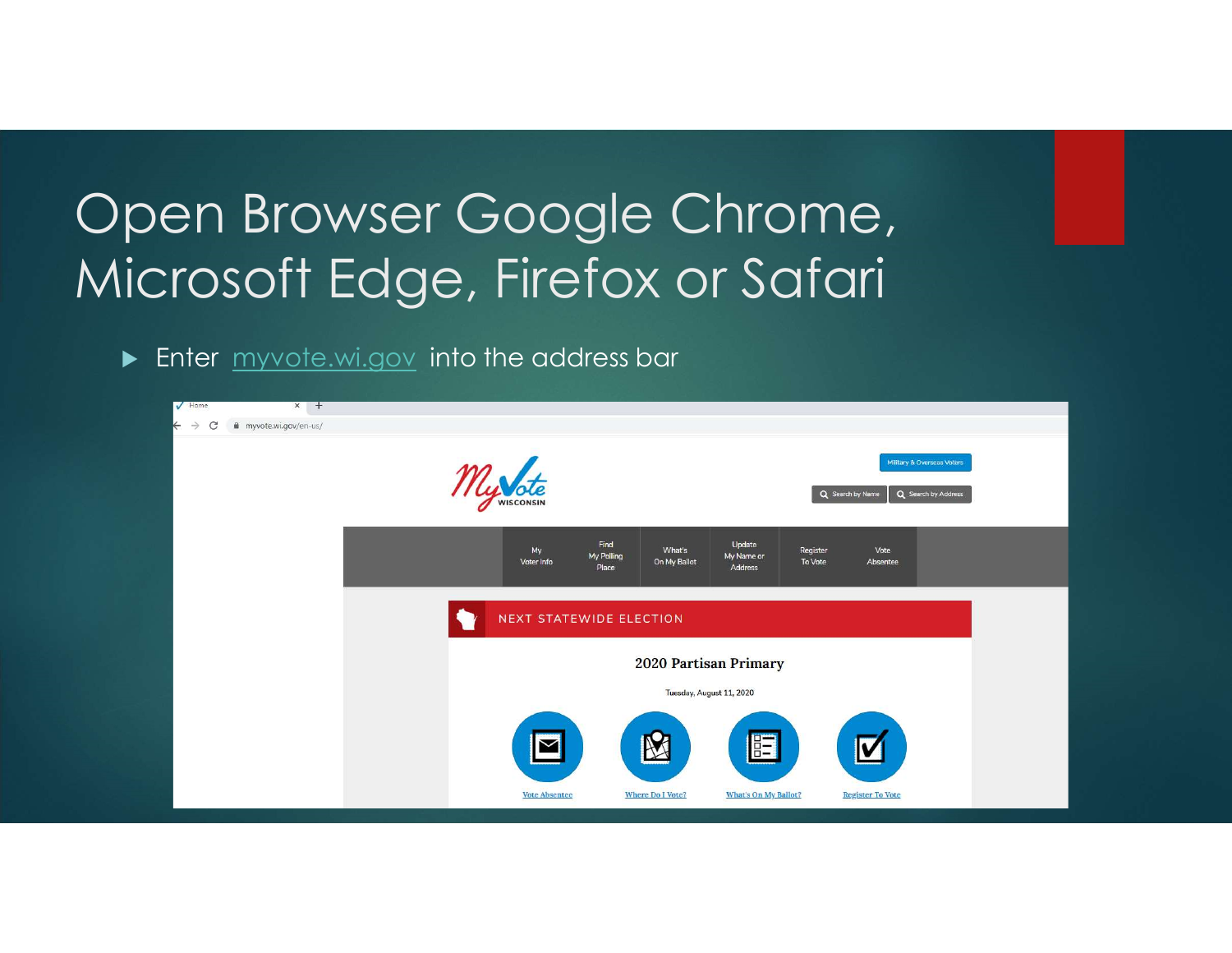### Select the Vote Absentee Tile

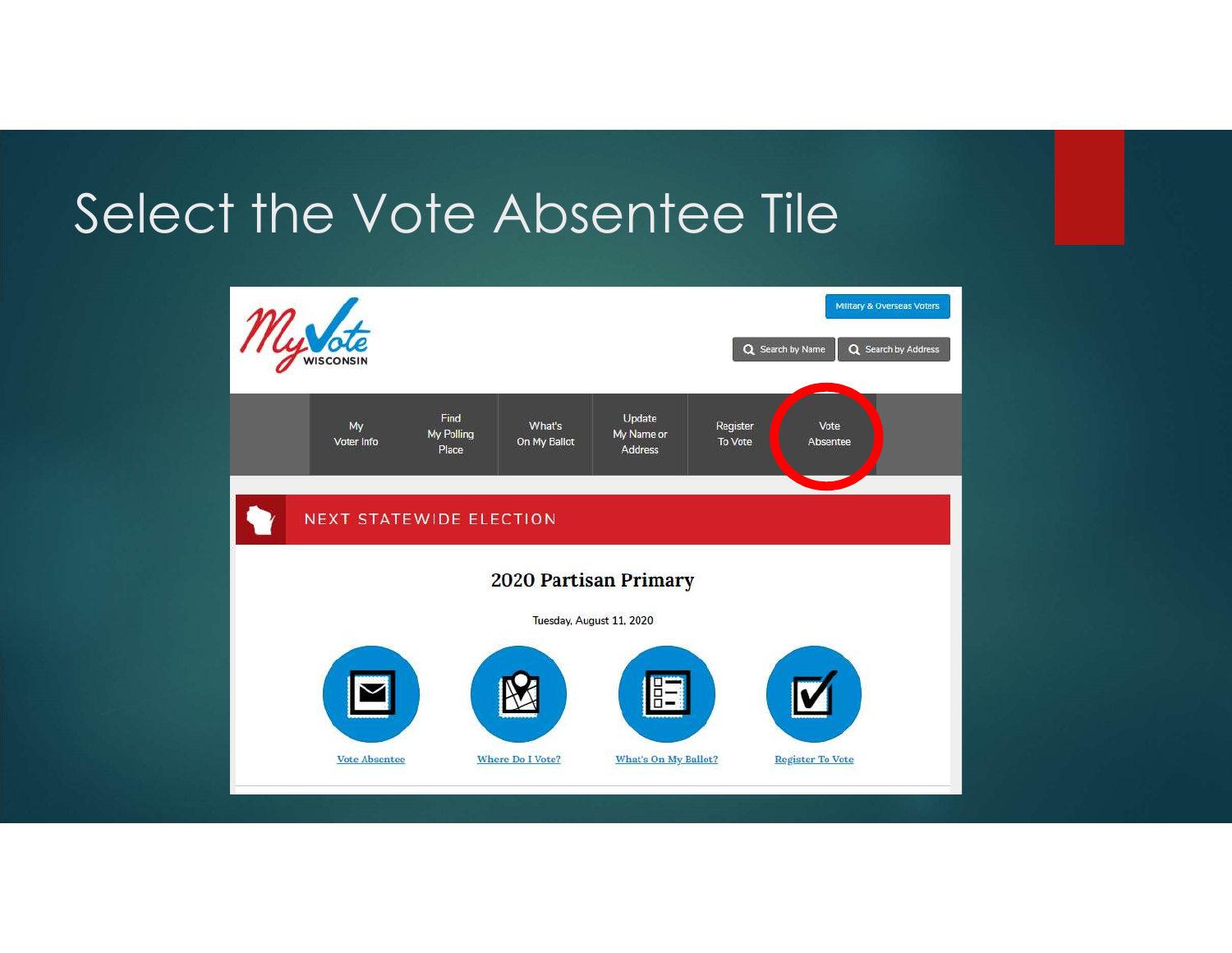### Enter your first and last name and date of birth into the search field & Click Search VOTE ABSENTEE

If you cannot find your voter record, your name or date of birth may be incorrect on file at the 608-821-8350 or email lburns@cityofmiddleton.us represent the military, you do not need to be registered to to confirm

#### **SEARCH BY NAME**

Registered Wisconsin voters may request an absentee ballot.

If you would like to request an absentee ballot, we will first Clerk's Office. Please call registered to your name or address has changed, you will ne to register or update your registration before requesting an absentee ballot.

> get an absentee ballot, but first we need you to search for yo record.

Please enter your name and date of birth to get started.

|                 | *=Required Field |
|-----------------|------------------|
| Search          | Search Tip       |
| First Name*     |                  |
| Your first name |                  |
| Last Name*      |                  |
| Your last name  |                  |
| Date of Birth*  |                  |
| 01/01/0101      |                  |
| Clear           | Search Q         |
|                 |                  |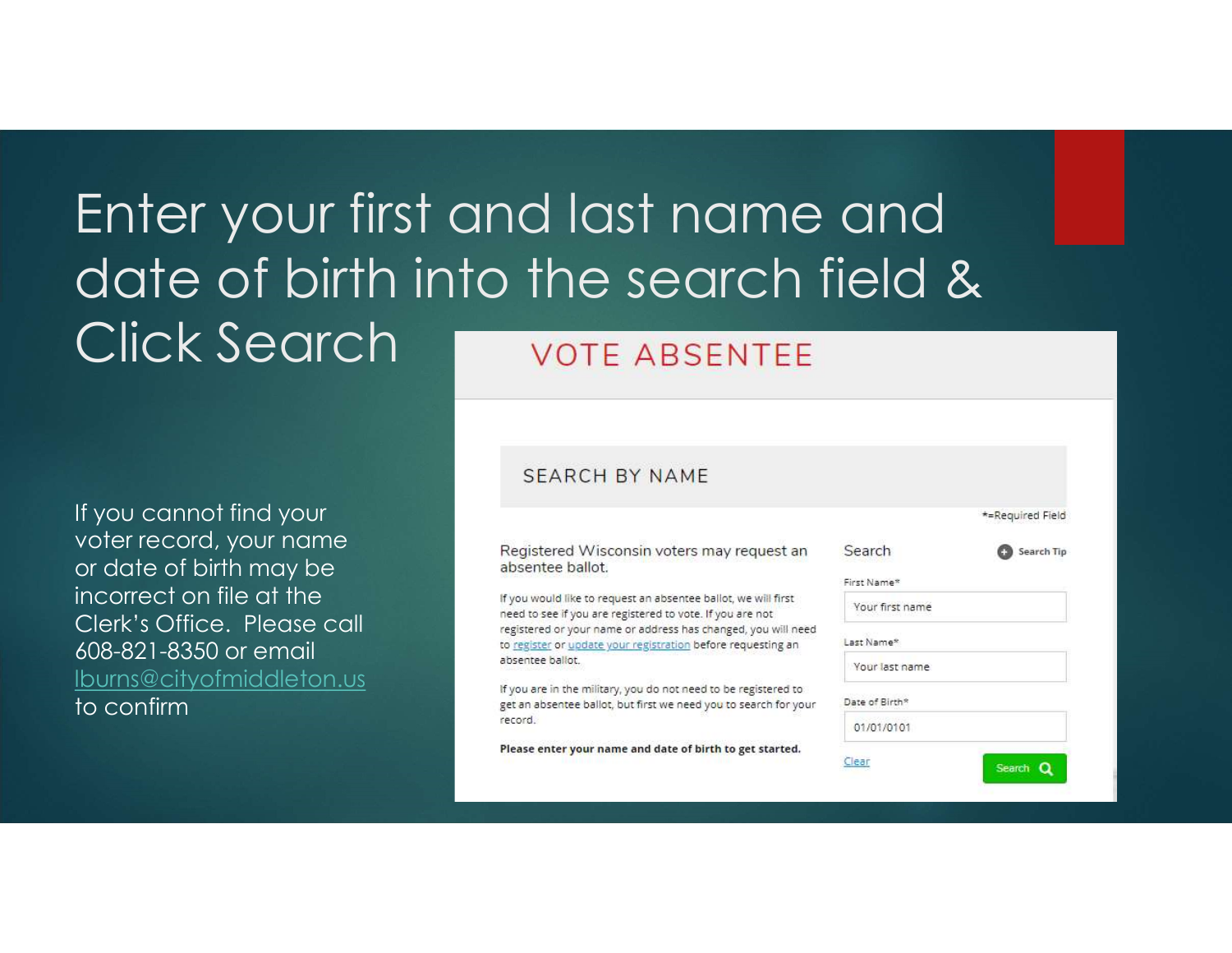# After your voter record is found, click request absentee ballot

#### **VOTE ABSENTEE**

#### **SEARCH BY NAME**

Photo ID upload may be required to complete your request. Consider accessing MyVote on your\*=Required Field smartphone to snap a pic and quickly upload.

| Registered Voter Found                                           | Search<br>Search Tip |
|------------------------------------------------------------------|----------------------|
| <b>Bucky Badger</b>                                              | First Name*          |
| <b>Status: Registered</b>                                        | <b>Bucky</b>         |
| 7426 Hubbard Ave, Middleton WI<br><b>Current Address:</b>        | Last Name*           |
| <b>Request Absentee Ballot</b>                                   | <b>Badger</b>        |
|                                                                  | Date of Birth*       |
| Is this you? If this is not you, you must first register to vote | 01/01/0101           |
| <b>Update Name or Address</b>                                    | Clear<br>Search Q    |
|                                                                  |                      |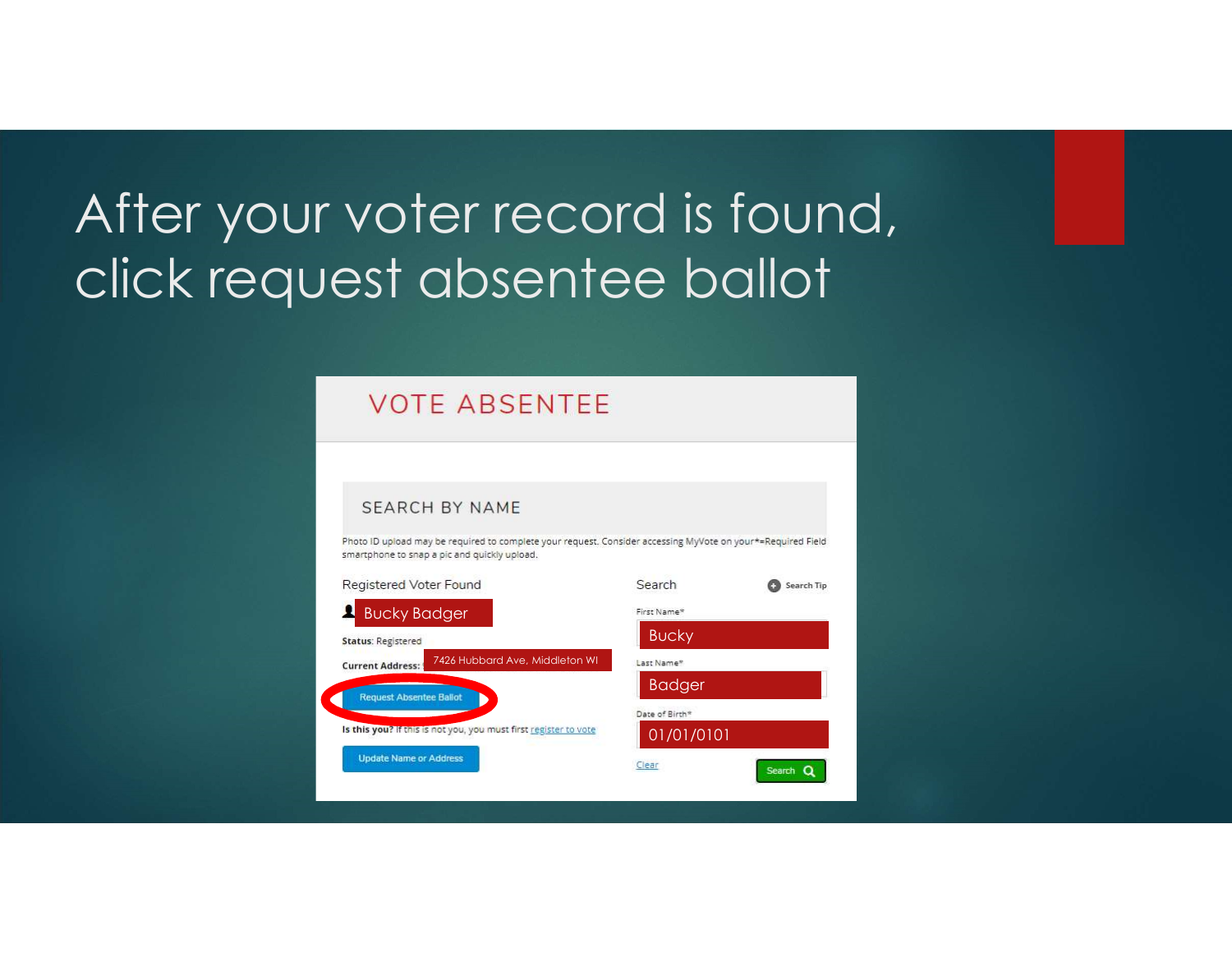# Confirm your voter information, click continue

#### REQUEST AN ABSENTEE BALLOT

| I am indefinitely confined due to age, illness, infirmity, or disability and request ballots be sent to me |                  |
|------------------------------------------------------------------------------------------------------------|------------------|
| I am an active military voter                                                                              | More Information |
| I want my ballot mailed to a different address                                                             |                  |
| The above address and name are mine and are correct.                                                       |                  |
| <b>Wisconsin Address:</b><br>7426 Hubbard Ave, Middleton WI<br>Choose all that apply                       |                  |
| Name<br><b>Bucky Badger</b>                                                                                | Update           |

If you have moved, you will need to submit a registration application, before you can request a ballot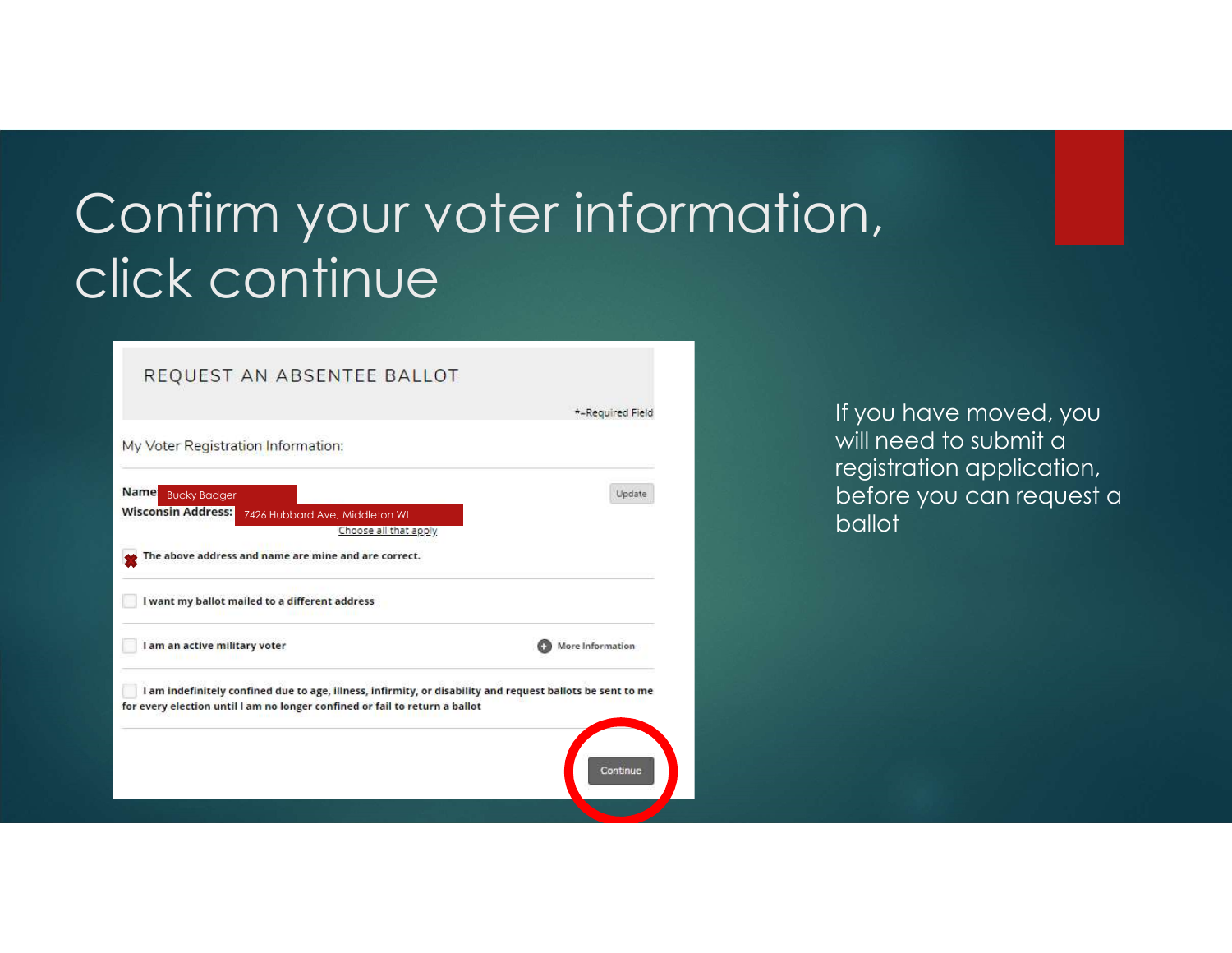# Upload your photo ID, Click Continue

Once your ID is on file, you do not need to submit for future requests unless you change your address or your name.

#### REQUEST AN ABSENTEE BALLOT

\*=Required Field

#### This request requires a photo ID

Please upload one of the acceptable photo IDs listed below. Be sure to include a full shot of the ID, as shown below. Click here for additional information on acceptable photo ID requirements.

| Wisconsin driver license or state-issued ID<br>card or receipt                                                                                                                                                                               | University, College, or Tech College ID.<br>If expired, an enrollment verification letter<br>must be included                     |
|----------------------------------------------------------------------------------------------------------------------------------------------------------------------------------------------------------------------------------------------|-----------------------------------------------------------------------------------------------------------------------------------|
| <b>U.S. Passport</b>                                                                                                                                                                                                                         | <b>Tribal ID</b>                                                                                                                  |
| <b>Veteran Affairs ID Card</b>                                                                                                                                                                                                               | <b>ID Petition Process receipt</b>                                                                                                |
| <b>Certificate of Naturalization</b>                                                                                                                                                                                                         |                                                                                                                                   |
|                                                                                                                                                                                                                                              | Selfies are not an acceptable photo ID.                                                                                           |
| <b>EXAMPLE:</b><br><b>DRIVER LICENSE</b><br>WISCONSIN<br>(5123-4567-4501-00)<br>vasse D<br>SAMPLE<br><b>FRIGEER ANY</b><br><b>ERED SHEREOVILAN AVAIL</b><br>wanty \$1-98<br><b>HONGRAD</b><br>mr 19/15/2018<br>a.tar 03/14/2022<br>03/14/191 | Upload Photo ID<br>If you are unable to upload photos at this time please complete the process by following the manual instructio |
|                                                                                                                                                                                                                                              | Continue                                                                                                                          |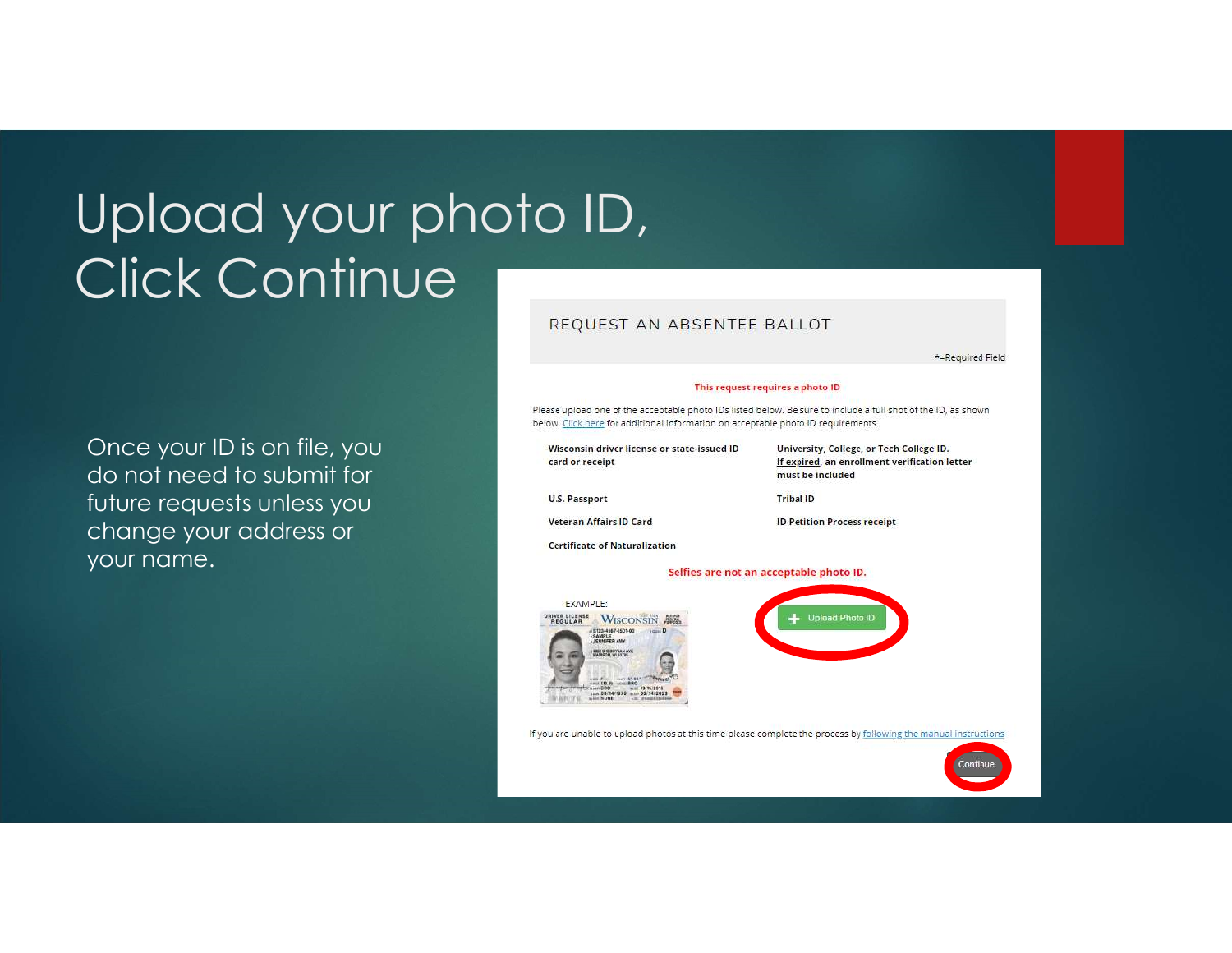### Select the election(s) you wish to receive an absentee ballot **Click Continue**

You can select for a specific election or the calendar year. You will need to submit a new request each calendar year.

#### REQUEST AN ABSENTEE BALLOT

\*=Required Field

More Information

Continue

#### The deadline to request an absentee ballot is as follows:

The deadline for Regular Voters, Temporarily Overseas Voters, and Permanent Overseas Voters to request a ballot for the upcoming election is 5:00 p.m. on the Thursday prior to Election Day.

The deadline for **Indefinitely Confined Voters**, (those who have a hard time getting to the polls because of age, illness, infirmity of disability) to request a ballot for the upcoming election is 5:00 p.m. on the Friday prior to Election Day.

The deadline for Military Voters to request an absentee ballot is 8:00 pm on Election Day for elections that include a Federal contest and 5:00 p.m. on the Friday before Election Day for elections without federal contests.

#### I am requesting an absentee ballot for:

- All elections for the calendar year ending 12/31/2020
- The following upcoming elections:
	- Aug 11, 2020 2020 Partisan Primary Nov 3, 2020 - 2020 General Election
	-

I am temporarily hospitalized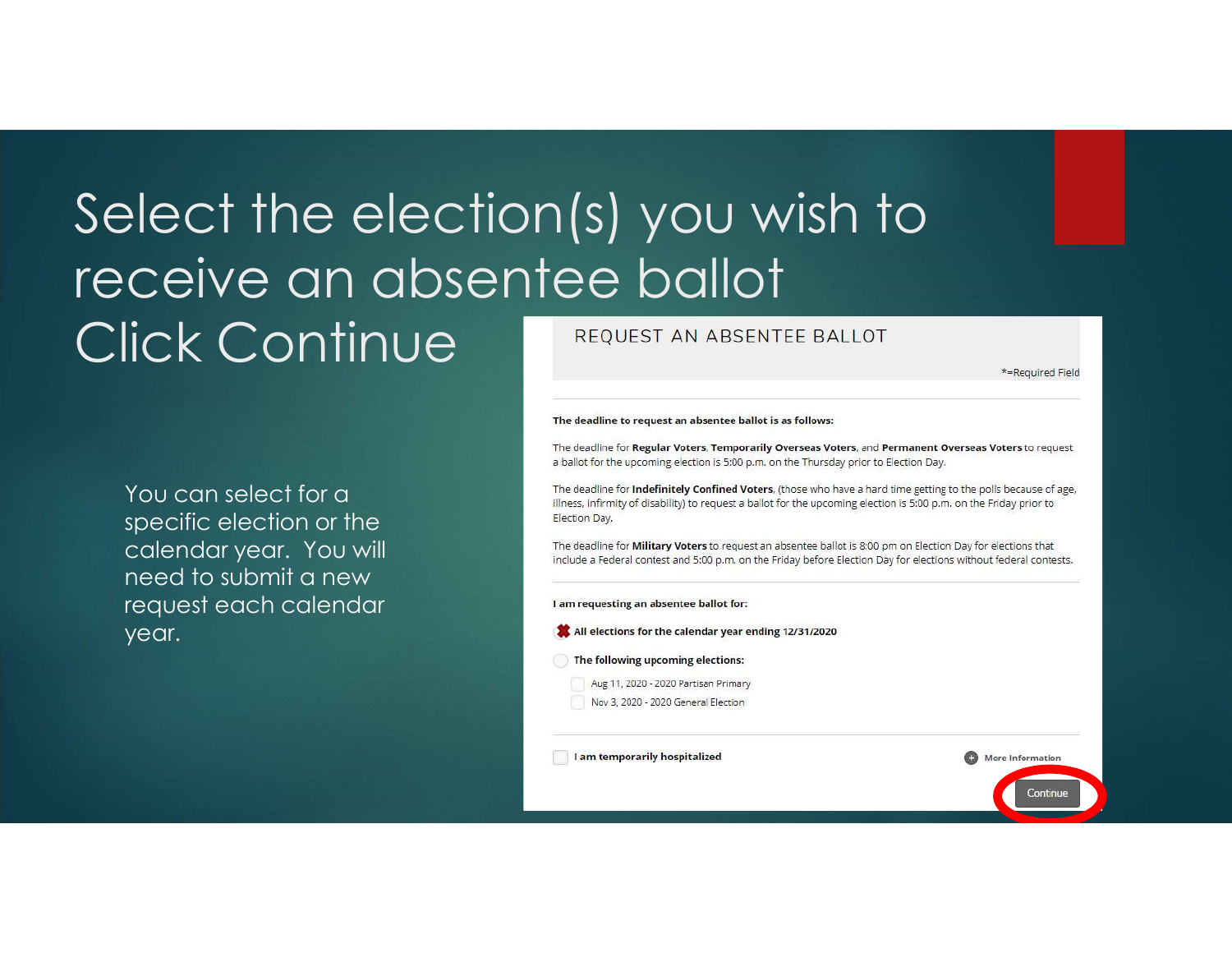# Review your information, certify, & Click Request Ballot

#### REOUEST AN ABSENTEE BALLOT

| *=Required Field |
|------------------|
|                  |
| Edi              |
|                  |
| Edit             |
| Edit             |
| Edit             |
| Edit             |
|                  |

I hereby certify, to the best of my knowledge, that I am a qualified elector, a U.S. citizen, at least 18 years old at the time of the next election, having resided at the above address for at least 28 consecutive days preceding this election, with no present intent to move. I am not currently serving a sentence including probation or parole for a felony conviction, and am not otherwise disqualified from voting. I certify that all statements on this form are true and correct. If I have provided false information I may be subject to fine or imprisonment under State and Federal laws.\*

Request Ballot

Consider adding an email address so the clerk's office can get in touch with you, in case there is a problem with your request

Please consider submitting your contact information below in case your clerk needs to follow up on your request (optional) Email Address:

Phone Number: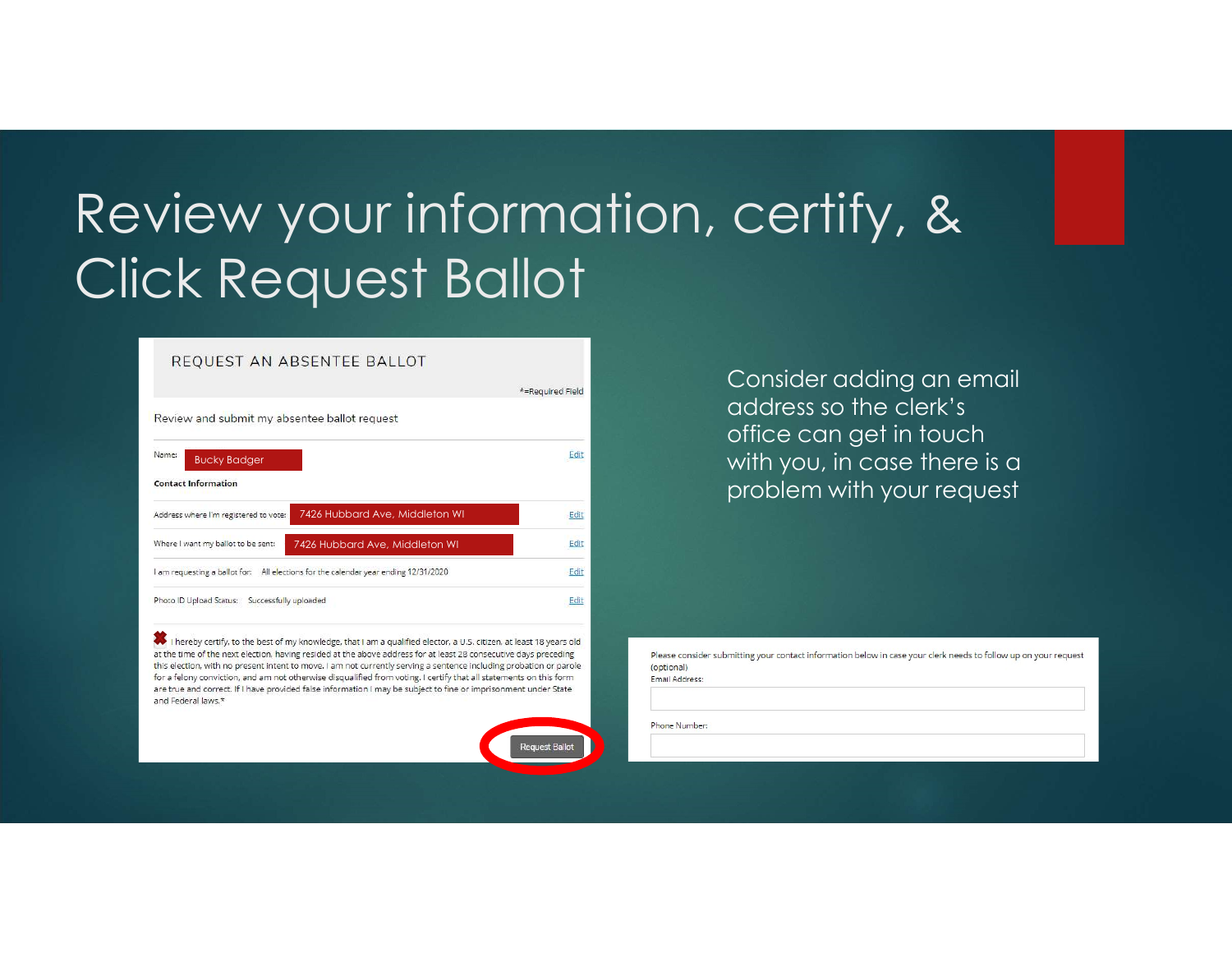### Check the Status of Your Request



Click My Voter Info Search for your voter record

Scroll down the page View your Absentee Status The Tiles will be blue for processes that are complete